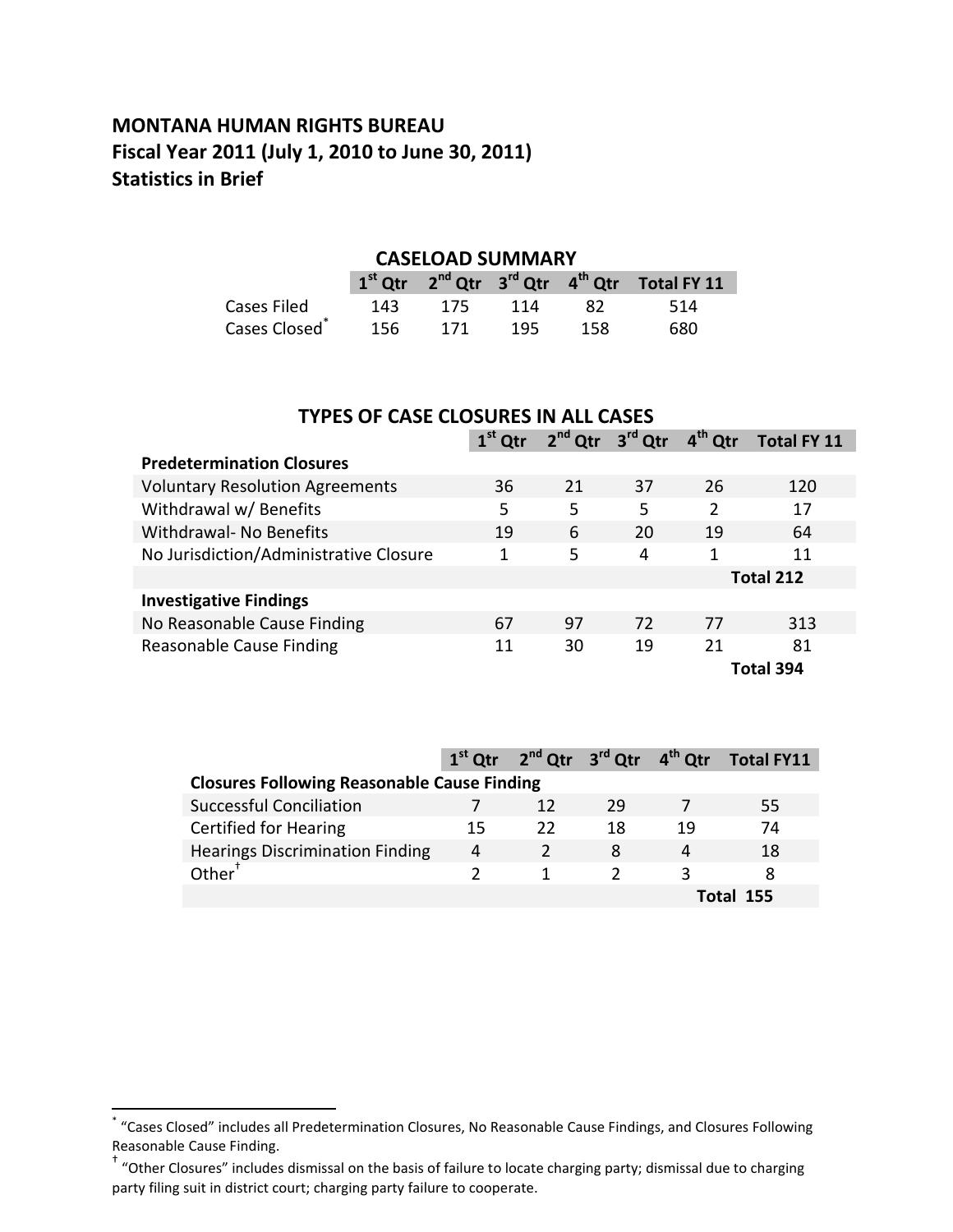|                                     | $1st$ Otr |    | $2^{nd}$ Qtr $3^{rd}$ Qtr $4^{th}$ Qtr |    | <b>Total FY 11</b> |
|-------------------------------------|-----------|----|----------------------------------------|----|--------------------|
| <b>Private Employers</b>            | 87        | 99 | 83                                     | 59 | 328                |
| <b>State &amp; Local Government</b> | 46        | 34 | 23                                     | 14 | 117                |
| Housing                             | ર         | 30 | ζ                                      | O  | 36                 |
| Elementary/Secondary Schools 4      |           |    | $\overline{a}$                         | 5  | 21                 |
| Colleges/ Universities              |           | Δ  |                                        |    | q                  |
| Union/Other                         |           |    |                                        |    | з                  |

## **TYPE OF RESPONDENT- All Cases Filed**

**AREA OF ALLEGED DISCRIMINATION- All Cases Filed**

|                              | $1st$ Qtr | 2 <sup>nd</sup> Qtr 3 <sup>rd</sup> Qtr 4 <sup>th</sup> Qtr |    |                | Total FY 11 |
|------------------------------|-----------|-------------------------------------------------------------|----|----------------|-------------|
| Employment                   | 96        | 125                                                         | 93 | $\prime\prime$ | 391         |
| <b>Government Services</b>   | 34        | 12                                                          | 9  |                | 57          |
| Housing                      | 4         | 30                                                          | 3  |                | 37          |
| <b>Public Accommodations</b> | 7         |                                                             | 8  |                | 20          |
| Education                    |           | 5                                                           |    |                | 8           |
| Insurance/Finance            |           |                                                             |    |                |             |

## **BASIS OF ALLEGED DISCRIMINATION\*- All Cases Filed**

|                         | $1st$ Qtr      | 2 <sup>nd</sup> Qtr | 3rd Qtr        | 4 <sup>th</sup> Qtr | <b>Total FY 11</b> |
|-------------------------|----------------|---------------------|----------------|---------------------|--------------------|
| Disability              | 55             | 77                  | 40             | 35                  | 207                |
| Retaliation             | 26             | 40                  | 37             | 31                  | 134                |
| Sex-Female              | 31             | 30                  | 33             | 24                  | 118                |
| Age                     | 20             | 33                  | 20             | 12                  | 85                 |
| Religion                | 34             | 7                   | 5              | 4                   | 50                 |
| Pregnancy               | 11             | 11                  | 7              | 4                   | 33                 |
| <b>National Origin</b>  | 1              | 14                  | 5              | 1                   | 21                 |
| Race- Native American   | 11             | 4                   | 4              | 0                   | 19                 |
| Sex-Male                | 3              | 3                   | 4              | 7                   | 17                 |
| <b>Marital Status</b>   | 4              | 9                   | $\mathbf{1}$   | $\overline{2}$      | 16                 |
| Race-Black              | 3              | $\mathfrak{p}$      | 4              | 1                   | 10                 |
| <b>Political Belief</b> | $\Omega$       | 8                   | $\overline{2}$ | 0                   | 10                 |
| <b>Familial Status</b>  | 0              | 6                   | $\overline{0}$ | 0                   | 6                  |
| Creed                   | $\overline{2}$ | 1                   | 3              | $\Omega$            | 6                  |
| Race-Other              | 0              | $\mathbf{1}$        | 4              | 0                   | 5                  |
| Color                   | $\overline{0}$ | 3                   | $\mathbf{1}$   | 0                   | 4                  |

\*Allegations total more than 100% of total cases filed because some cases allege more than one basis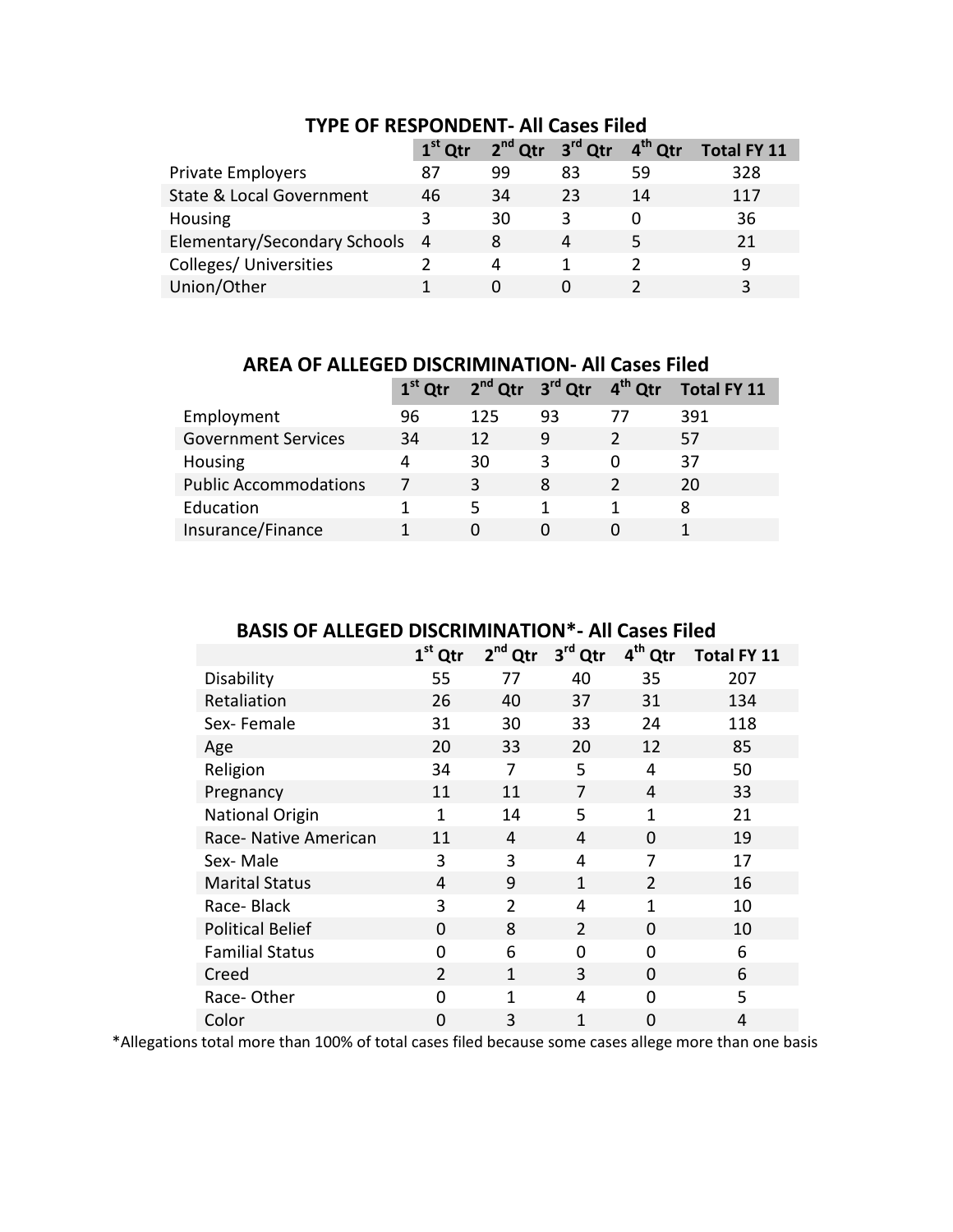|                                   | $1st$ Qtr | $2nd$ Qtr | 3 <sup>rd</sup> Qtr | 4 <sup>th</sup><br>Qtr | <b>Total FY 11</b> |  |
|-----------------------------------|-----------|-----------|---------------------|------------------------|--------------------|--|
| Discharge/ Constructive Discharge | 59        | 79        | 57                  | 44                     | 239                |  |
| Other                             | 37        | 42        | 10                  | $\overline{2}$         | 91                 |  |
| Terms/Conditions                  | 14        | 24        | 17                  | 12                     | 67                 |  |
| Reasonable Accommodation          | 22        | 14        | 18                  | 9                      | 63                 |  |
| Sexual Harassment                 | 14        | 15        | 12                  | 10                     | 51                 |  |
| Discipline/Suspension             | 13        | 8         | 12                  | 14                     | 47                 |  |
| Harassment                        | 9         | 16        | 12                  | 3                      | 40                 |  |
| Hiring/Reinstatement              |           | 12        | 6                   | 9                      | 34                 |  |
| Wages/Benefits                    | 4         | 4         | 9                   | 4                      | 21                 |  |
| Demotion                          | 1         | 5.        | 6                   | $\Omega$               | 12                 |  |
| Promotion/Assignment              | 6         | 4         | $\mathcal{P}$       | $\Omega$               | 12                 |  |
| <b>Maternity Leave</b>            | 5         | 1         | $\Omega$            | 3                      | 9                  |  |

#### **ISSUES OF ALLEGED DISCRIMINATION\*- All Cases Filed**

\*Issues total more than 100% of total cases filed because some cases allege more than one issue.

|                         | $1st$ Qtr    | 2 <sup>nd</sup> Qtr | 3rd Qtr        | 4 <sup>th</sup><br>Qtr | <b>Total FY 11</b> |  |
|-------------------------|--------------|---------------------|----------------|------------------------|--------------------|--|
| Disability              | 36           | 43                  | 26             | 33                     | 138                |  |
| Retaliation             | 27           | 40                  | 34             | 30                     | 131                |  |
| Sex-Female              | 28           | 26                  | 33             | 23                     | 110                |  |
| Age                     | 21           | 30                  | 20             | 12                     | 83                 |  |
| Pregnancy               | 11           | 9                   | 7              | 4                      | 31                 |  |
| Religion                | 6            | 5                   | 3              | 4                      | 18                 |  |
| Sex-Male                | 3            | 3                   | 4              | 6                      | 16                 |  |
| <b>Marital Status</b>   | 4            | 7                   | 1              | $\overline{2}$         | 14                 |  |
| <b>National Origin</b>  | $\mathbf{1}$ | 7                   | 5              | $\mathbf{1}$           | 14                 |  |
| <b>Political Belief</b> | $\Omega$     | 6                   | $\mathfrak{p}$ | $\Omega$               | 8                  |  |
| Race- Native American   | 6            | $\mathbf{1}$        | $\mathbf{1}$   | $\Omega$               | 8                  |  |
| Race-Black              | 1            | 4                   | $\overline{2}$ | 1                      | 8                  |  |
| Race-Other              | O            | $\overline{1}$      | 4              | $\Omega$               | 5                  |  |
| Color                   | O            | 3                   | 1              | $\Omega$               | 4                  |  |
| Creed                   | 1            | 2                   | N              | 0                      | 3                  |  |

### **BASIS OF ALLEDGED DISCRIMINATION\* – Employment Cases Filed**

\*Allegations total more than 100% of total cases filed because some cases allege more than one basis